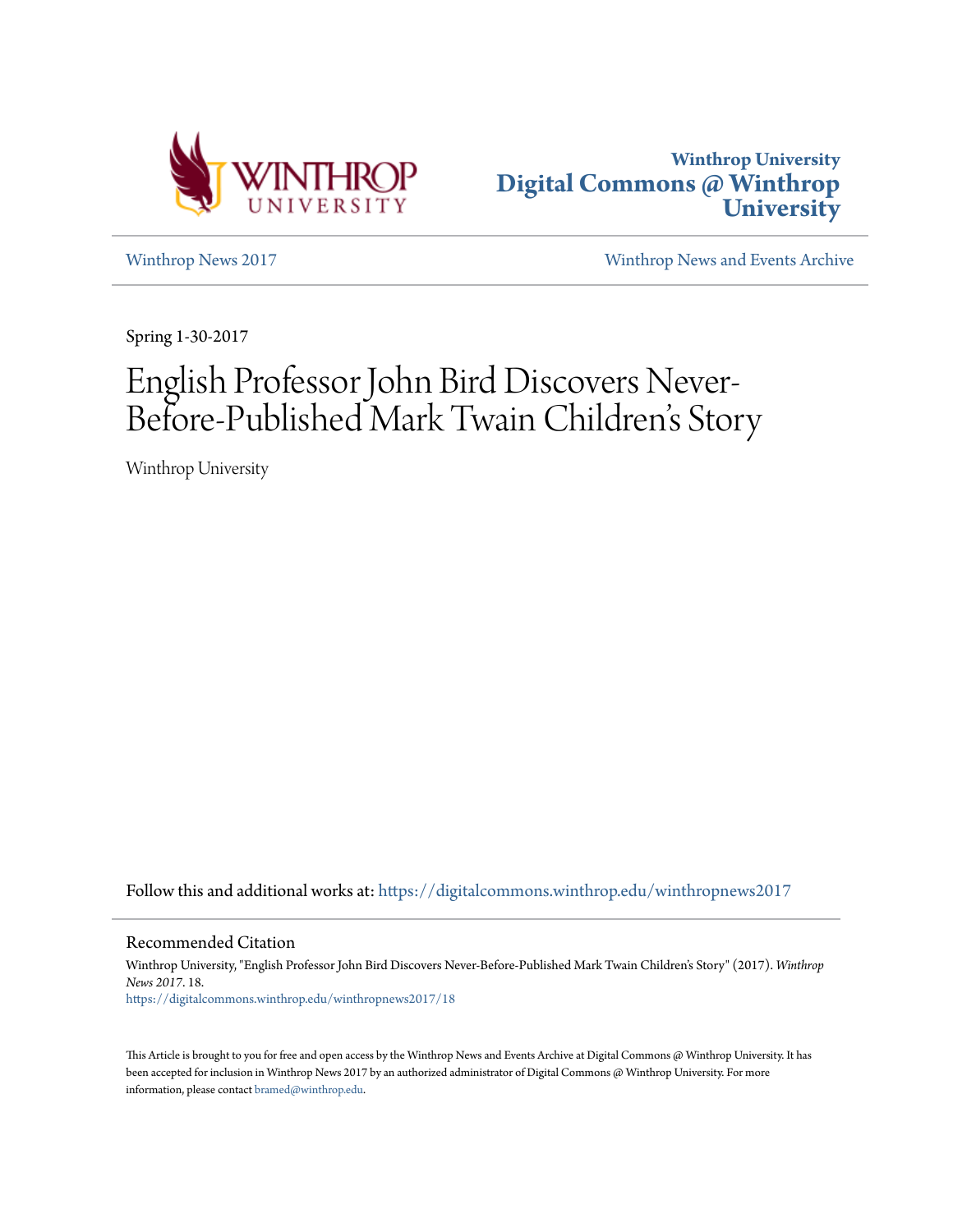

VINTHROP UNIVERSITY

## **ABOUT ADMISSIONS & AID ACADEMICS STUDENT**

01/30/2017

**AFFAIRS ATHLETICS GIVING**

```
C SHARE
「验費」
```
All News

Archives

RSS News Feeds

Winthrop in the News

**English Professor John Bird Discovers Never-Before-Published Mark Twain Children's Story**

# **Quick Facts**

**Called "The Purloining of Prince** Oleomargarine," it is the story of a young boy who eats a flower sprouted by a magical seed and gains the ability to talk to animals.

**Bird said he spotted Twain's notes on the story** while visiting the Mark Twain Papers & Project at the University of California at Berkeley in 2011. A noted Twain scholar and author of "Mark Twain and Metaphor" (University of Missouri Press, 2007), Bird quickly recognized their significance.



ROCK HILL, SOUTH CAROLINA – A never-before-published Mark Twain children's story discovered by Winthrop University English Professor John Bird is set for release in September.

Called **"The Purloining of Prince Oleomargarine,"** it is the story of a young boy who eats a flower sprouted by a magical seed and gains the ability to talk to animals. From there, the boy and his new animal friends go off on a wild adventure to rescue a kidnapped prince.

John Bird

Bird said he spotted Twain's notes on the story while visiting the Mark Twain Papers & Project at the University of California at Berkeley in 2011. While researching Twain's papers for a Twain cookbook, Bird said that the word oleomargarine caught his eye. A noted Twain scholar and author of "Mark Twain and Metaphor" (University of Missouri Press, 2007), Bird quickly recognized their significance.

Twain told his three young daughters countless bedtime stories, which were made up on the spot each night as they requested them, but the beloved author/humorist was not known to have saved the stories.

With this particular tale, Twain had jotted down notes, but not a story ending. The 16 pages of handwritten notes relate the fairy tale Twain concocted for his young daughters one night in 1879 while the family was staying in Paris, an event he documented in his journal. The fragments were turned over by Bird to **Cindy Lovell**, who was then director of the **Mark Twain House and Museum** in Hartford, Connecticut. The job of finishing the story was entrusted to Philip and Erin Stead, two of today's most notable names in children's literature.

The author-illustrator couple completed the text to make a **152-page illustrated book**, framing it as a story "told to me by my friend, Mr. Mark Twain." It even includes occasional interruptions by an imagined meeting over tea between Philip and Twain.

**Frances Gilbert**, an associate publishing director at Random House Books for Young Readers, said that publishing a new Twain story is an incredible literary event. "When I first got the chance to read this unpublished Twain story, I couldn't believe what I was holding," she said. "I've admired Erin and Philip Stead's work since their first book and couldn't think of a more ideal match for this project. It's an American dream team."